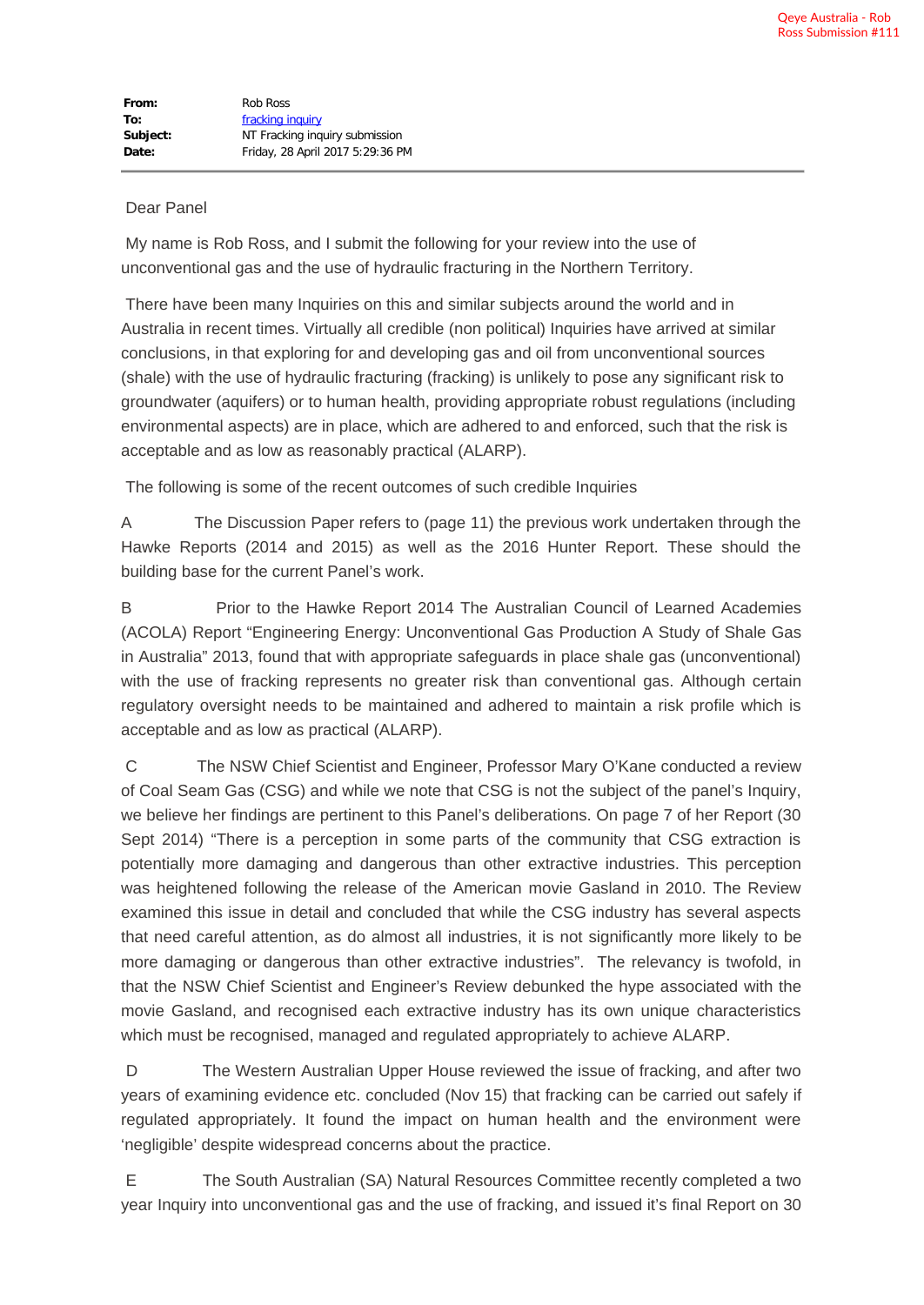November 2016. It's key recommendation against it's first Term of Reference was that unconventional gas (fracking) is unlikely to have any impact on groundwater (aquifers).

 F As mentioned, there have been many Inquiries worldwide, but the UK is also very relevant to Australia, as its ownership to mineral rights is similar to Australia. The UK had a very rigorous inquiry carried out by the Royal Society and the Royal Academy of Engineering specifically to do a report on hydraulic fracturing and shale gas. Professor Sir Mark Walport UK Chief Scientist gave a speech predominantly focussed on Risk and Innovation in Germany in September 2014, summed up the findings, with the following

 "There are really 3 science and engineering concerns about hydraulic fracturing (fracking). The first of these is: will it cause earth tremors? The second is: will you get contamination of the water table? And the third is: will there be fugitive release of the methane gas? (In other words if you leak all the gas then you lose the advantage of it as a fossil fuel). And what the science and the engineering tells you is that this is a drilling technology and no drilling technology is completely risk-free. **But if it is done well, if it is engineered well, if it is governed well, then it is as safe as any other form of drilling**, recognising that there is no 'free lunch', there is nothing that is completely risk-free." He went on to note

"Those are the engineering concerns, and that's what the Royal Academy of Engineers' report said and actually multiple other reports have all essentially said the same thing. But the public or publics who are protesting, at least in some parts of the world, about fracking are coming at in from a different angle. They're coming at it from the values angle and from the 'my pain, your gain' angle. And so there's a group that dislike fracking because they dislike fossil fuels, there's another group that dislike fracking because they actually just don't like big companies, and then there's a third group who just don't want the inconvenience of having something industrial happening in their back yard." The referenced speech can be found here [http://bit.ly/1CVyur7](https://mailtrack.io/trace/link/d1cd6e8b92d391810980ce9bc3345804000cb71a?url=http%3A%2F%2Fpesa.us9.list-manage2.com%2Ftrack%2Fclick%3Fu%3D6ccd42798cb22f546274936b3%26id%3D158a364db0%26e%3D506727acde&userId=921500&signature=377c75edbca154d9)

In line with the UK Inquiry and the recommended outcomes, the UK Infrastructure Bill 2014- 15, was passed through the UK Parliament, and it, which among other things will permit fracking below 300 meters in the UK.

It is on this basis that I urge the Panel to adopt a factual and evidence based approach toward assessing the potential risks regarding the exploration for and the development of unconventional gas and oil, and the use of hydraulic fracturing to enhance its production, providing at all times, there is a robust regulatory regime which through strong enforcement enables the risk to be reduced to be ALARP.

Yours sincerely

**Rob Ross** Managing Director

Qeye Australia



References :